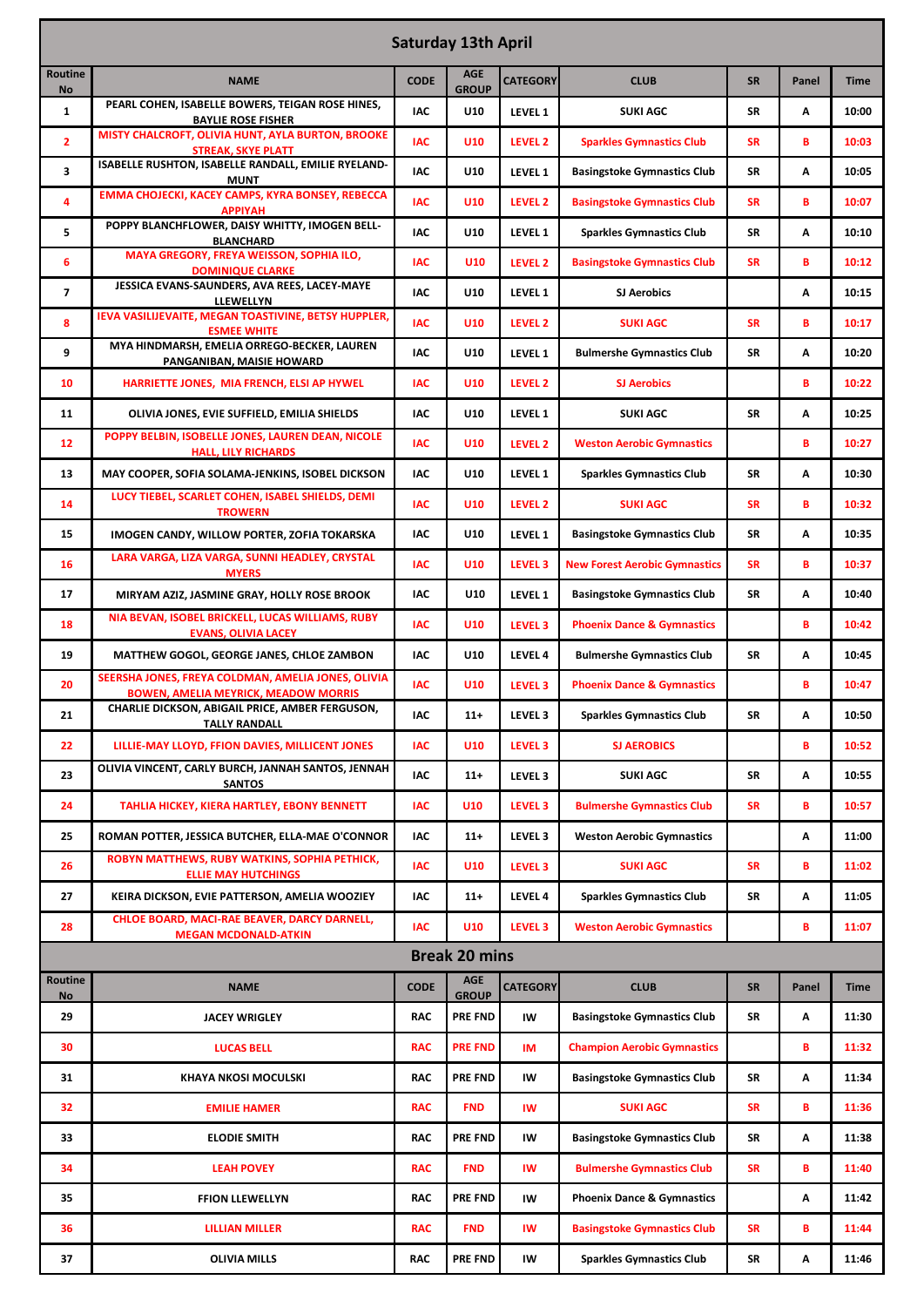| <b>Saturday 13th April</b> |                            |             |                            |                        |                                       |           |       |             |  |  |
|----------------------------|----------------------------|-------------|----------------------------|------------------------|---------------------------------------|-----------|-------|-------------|--|--|
| Routine<br>No              | <b>NAME</b>                | <b>CODE</b> | <b>AGE</b><br><b>GROUP</b> | <b>CATEGORY</b>        | <b>CLUB</b>                           | <b>SR</b> | Panel | <b>Time</b> |  |  |
| 38                         | <b>ISRAELA ADEYOJU</b>     | <b>RAC</b>  | <b>FND</b>                 | IW                     | <b>Champion Aerobic Gymnastics</b>    |           | в     | 11:48       |  |  |
| 39                         | <b>LILA HARRIS</b>         | <b>RAC</b>  | PRE FND                    | IW                     | <b>Phoenix Dance &amp; Gymnastics</b> |           | Α     | 11:50       |  |  |
| 40                         | <b>AMELIA PIENIO</b>       | <b>RAC</b>  | <b>FND</b>                 | IW                     | <b>Champion Aerobic Gymnastics</b>    |           | B     | 11:52       |  |  |
| 41                         | <b>MAYA TRICKETT</b>       | <b>RAC</b>  | <b>NAT DEV</b>             | IW                     | <b>SUKI AGC</b>                       | <b>SR</b> | Α     | 11:54       |  |  |
| 42                         | <b>ISABELLA WINN</b>       | <b>RAC</b>  | <b>FND</b>                 | IW                     | <b>Sparkles Gymnastics Club</b>       | <b>SR</b> | в     | 11:56       |  |  |
| 43                         | <b>EVIE SMYTH</b>          | <b>RAC</b>  | <b>NAT DEV</b>             | IW                     | <b>New Forest Aerobic Gymnastics</b>  | <b>SR</b> | Α     | 11:58       |  |  |
| 44                         | <b>SOPHIE ASTON</b>        | <b>RAC</b>  | <b>FND</b>                 | <b>IW</b>              | <b>New Forest Aerobic Gymnastics</b>  | <b>SR</b> | B     | 12:00       |  |  |
| 45                         | <b>KIARA KAROUBI</b>       | <b>RAC</b>  | <b>NAT DEV</b>             | IW                     | <b>Heathrow Aerobic Gymnastics</b>    |           | Α     | 12:02       |  |  |
| 46                         | LILLY BELL CHRISTOPHER     | <b>RAC</b>  | <b>NAT DEV</b>             | IW                     | <b>Phoenix Dance &amp; Gymnastics</b> |           | Α     | 12:04       |  |  |
| 47                         | <b>VIVIEN ATKINSON</b>     | <b>RAC</b>  | <b>NAT DEV</b>             | IW                     | <b>SUKI AGC</b>                       | <b>SR</b> | Α     | 12:06       |  |  |
| 48                         | <b>LILY GILES</b>          | <b>RAC</b>  | GRP <sub>1</sub>           | <b>IW</b>              | <b>SUKI AGC</b>                       | <b>SR</b> | в     | 12:08       |  |  |
| 49                         | <b>AUSTEJA ANDRULYTE</b>   | <b>RAC</b>  | <b>NAT DEV</b>             | IW                     | <b>Splitz Gymnastics Club</b>         |           | A     | 12:10       |  |  |
| 50                         | <b>ALEXIA WEBB</b>         | <b>RAC</b>  | GRP <sub>1</sub>           | <b>IW</b>              | <b>SJ AEROBICS</b>                    |           | B     | 12:12       |  |  |
| 51                         | <b>ERIN MAI LOGAN</b>      | <b>RAC</b>  | <b>NAT DEV</b>             | IW                     | <b>Hart Gymnastics Club</b>           | <b>SR</b> | Α     | 12:14       |  |  |
| 52                         | <b>ENYA PASIC</b>          | <b>RAC</b>  | GRP <sub>1</sub>           | <b>IW</b>              | <b>Heathrow Aerobic Gymnastics</b>    |           | в     | 12:16       |  |  |
| 53                         | <b>LOIS SULLIVAN</b>       | <b>RAC</b>  | <b>NAT DEV</b>             | IW                     | <b>Hart Gymnastics Club</b>           | <b>SR</b> | Α     | 12:18       |  |  |
| 54                         | <b>SIMA KAUR BHULLAR</b>   | <b>RAC</b>  | GRP <sub>1</sub>           | <b>IW</b>              | <b>Heathrow Aerobic Gymnastics</b>    |           | B     | 12:20       |  |  |
| 55                         | <b>JESSICA REDDY</b>       | <b>RAC</b>  | <b>NAT DEV</b>             | IW                     | <b>Phoenix Dance &amp; Gymnastics</b> |           | Α     | 12:22       |  |  |
| 56                         | <b>ELLA MAY EVANS</b>      | <b>RAC</b>  | GRP <sub>1</sub>           | <b>IW</b>              | <b>Hart Gymnastics Club</b>           | <b>SR</b> | в     | 12:24       |  |  |
| 57                         | <b>NICOLE CAREY</b>        | <b>RAC</b>  | <b>NAT DEV</b>             | IW                     | <b>Phoenix Dance &amp; Gymnastics</b> |           | Α     | 12:26       |  |  |
| 58                         | <b>JULIA LIDAK</b>         | <b>RAC</b>  | GRP 1                      | IW                     | <b>Heathrow Aerobic Gymnastics</b>    |           | в     | 12:28       |  |  |
| 59                         | SOFIA POSTLETHWAITE        | <b>RAC</b>  | <b>NAT DEV</b>             | IW                     | <b>Champion Aerobic Gymnastics</b>    |           | Α     | 12:30       |  |  |
| 60                         | <b>SOPHIE LITTLE</b>       | <b>RAC</b>  | GRP <sub>1</sub>           | IW                     | <b>New Forest Aerobic Gymnastics</b>  | <b>SR</b> | В     | 12:32       |  |  |
| 61                         | <b>ROSIE GOFFORD</b>       | <b>RAC</b>  | <b>NAT DEV</b>             | IW                     | <b>Sparkles Gymnastics Club</b>       | <b>SR</b> | Α     | 12:34       |  |  |
| 62                         | <b>MILLY JONES</b>         | <b>RAC</b>  | GRP 1                      | IW                     | <b>SUKI AGC</b>                       | <b>SR</b> | В     | 12:36       |  |  |
| 63                         | <b>SCARLETT BAKER</b>      | <b>RAC</b>  | <b>NAT DEV</b>             | IW                     | <b>Sparkles Gymnastics Club</b>       | SR        | Α     | 12:38       |  |  |
| 64                         | <b>DURU BILGEN</b>         | <b>RAC</b>  | GRP 1                      | IW                     | <b>New Forest Aerobic Gymnastics</b>  | <b>SR</b> | B     | 12:40       |  |  |
| 65                         | <b>KELSIE-JAYNE JENNER</b> | <b>RAC</b>  | <b>NAT DEV</b>             | IW                     | <b>New Forest Aerobic Gymnastics</b>  | SR        | Α     | 12:42       |  |  |
| 66                         | <b>SOFIA NIETO</b>         | <b>RAC</b>  | GRP 1                      | IW                     | <b>Champion Aerobic Gymnastics</b>    |           | В     | 12:44       |  |  |
| 67                         | <b>MADDIE BAKER</b>        | <b>RAC</b>  | <b>NAT DEV</b>             | IW                     | <b>Basingstoke Gymnastics Club</b>    | SR        | Α     | 12:46       |  |  |
| 68                         | <b>MEGAN DILLIWAY</b>      | <b>RAC</b>  | GRP 1                      | IW                     | <b>Basingstoke Gymnastics Club</b>    | <b>SR</b> | В     | 12:48       |  |  |
| 69                         | <b>MATILDA BARRIBAL</b>    | <b>RAC</b>  | <b>NAT DEV</b>             | IW                     | <b>Basingstoke Gymnastics Club</b>    | SR        | Α     | 12:50       |  |  |
| 70                         | <b>LEAH SHUB</b>           | <b>RAC</b>  | GRP <sub>1</sub>           | IW                     | <b>Heathrow Aerobic Gymnastics</b>    |           | В     | 12:52       |  |  |
| 71                         | <b>MATILDA BELBIN</b>      | <b>RAC</b>  | <b>NAT DEV</b>             | IW                     | <b>Weston Aerobic Gymnastics</b>      |           | Α     | 12:54       |  |  |
| 72                         | <b>GEORGIA PIERRE</b>      | <b>RAC</b>  | GRP 1                      | IW                     | <b>Weston Aerobic Gymnastics</b>      |           | В     | 12:56       |  |  |
| 73                         | <b>CHARLOTTE SANDON</b>    | <b>RAC</b>  | <b>NAT DEV</b>             | IW                     | <b>Hart Gymnastics Club</b>           | SR        | Α     | 12:58       |  |  |
| 74                         | <b>NICOLE KOSTIUKEVIC</b>  | <b>RAC</b>  | GRP 1                      | IW                     | <b>Heathrow Aerobic Gymnastics</b>    |           | В     | 13:00       |  |  |
| 75                         | <b>DAISY HARRIS</b>        | <b>RAC</b>  | <b>NAT DEV</b>             | IW                     | <b>Phoenix Dance &amp; Gymnastics</b> |           | Α     | 13:02       |  |  |
| 76                         | <b>NAEESHA SANTOS</b>      | <b>RAC</b>  | GRP 1                      | $\mathsf{I}\mathsf{W}$ | <b>SUKI AGC</b>                       | <b>SR</b> | В     | 13:04       |  |  |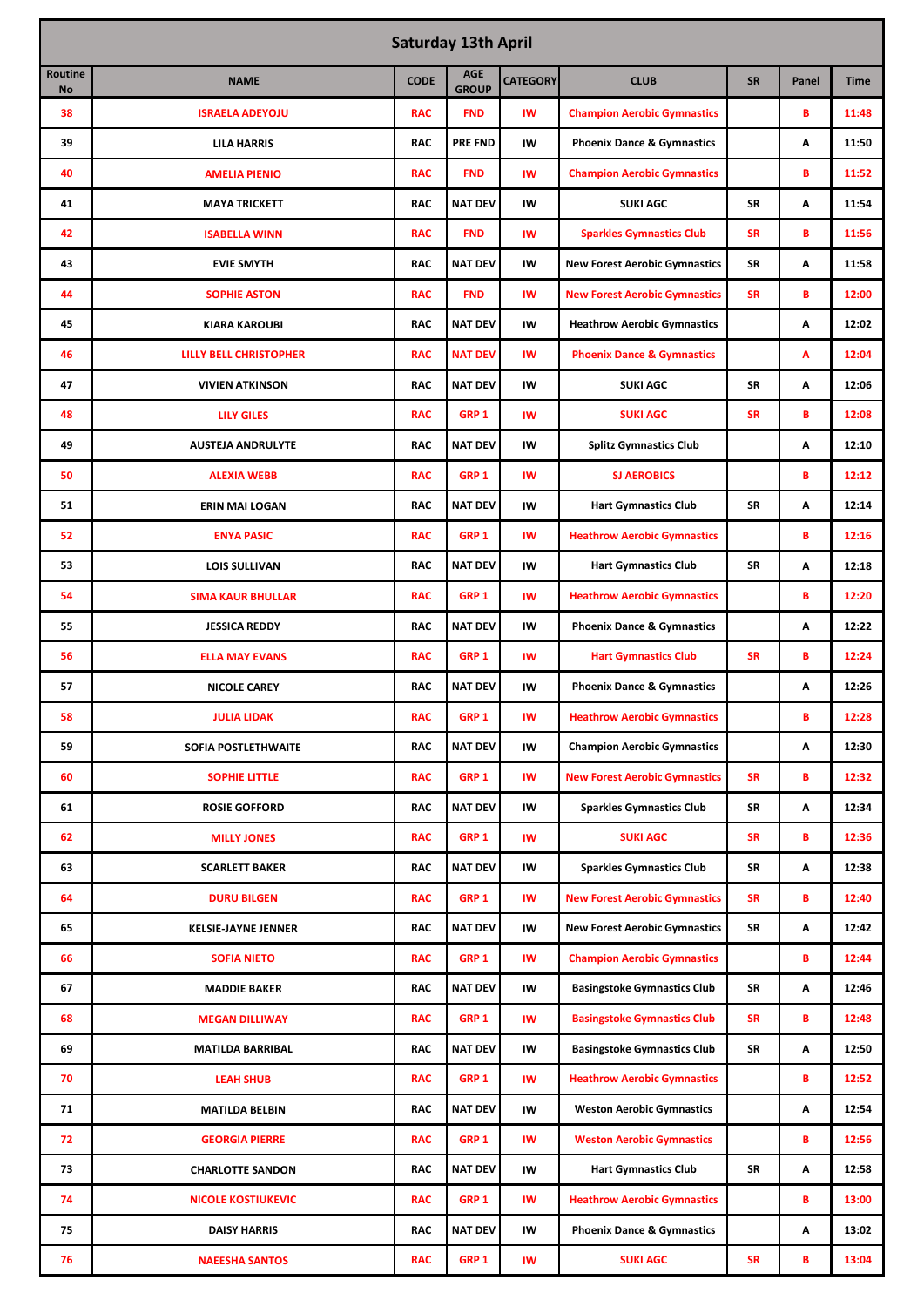| <b>Saturday 13th April</b> |                                                  |             |                            |                 |                                       |           |       |             |  |
|----------------------------|--------------------------------------------------|-------------|----------------------------|-----------------|---------------------------------------|-----------|-------|-------------|--|
| <b>Routine</b><br>No       | <b>NAME</b>                                      | <b>CODE</b> | <b>AGE</b><br><b>GROUP</b> | <b>CATEGORY</b> | <b>CLUB</b>                           | <b>SR</b> | Panel | <b>Time</b> |  |
| 77                         | <b>SKYE WORSLEY</b>                              | <b>RAC</b>  | <b>NAT DEV</b>             | IW              | <b>New Forest Aerobic Gymnastics</b>  | <b>SR</b> | Α     | 13:06       |  |
| 78                         | <b>KITTY RUSSELL</b>                             | <b>RAC</b>  | GRP <sub>1</sub>           | IW              | <b>Hart Gymnastics Club</b>           | <b>SR</b> | в     | 13:08       |  |
| 79                         | <b>HANNAH FOXON</b>                              | <b>RAC</b>  | <b>NAT DEV</b>             | IW              | <b>Basingstoke Gymnastics Club</b>    | SR        | Α     | 13:10       |  |
| 80                         | <b>CACHAREL ELDRIDGE</b>                         | <b>RAC</b>  | GRP <sub>1</sub>           | IW              | <b>Champion Aerobic Gymnastics</b>    |           | в     | 13:13       |  |
| 81                         | <b>HOLLY JONES</b>                               | <b>RAC</b>  | <b>NAT DEV</b>             | IW              | <b>SJ AEROBICS</b>                    |           | Α     | 13:14       |  |
| 82                         | <b>HARMONY HAMID</b>                             | <b>RAC</b>  | GRP <sub>1</sub>           | IW              | <b>SUKI AGC</b>                       | <b>SR</b> | B     | 13:16       |  |
| 83                         | <b>LUCY WHITFIELD</b>                            | <b>RAC</b>  | <b>NAT DEV</b>             | IW              | <b>Weston Aerobic Gymnastics</b>      |           | Α     | 13:18       |  |
| 84                         | <b>HOLLY MUSCHAMP</b>                            | <b>RAC</b>  | GRP <sub>1</sub>           | IW              | <b>Champion Aerobic Gymnastics</b>    |           | В     | 13:20       |  |
| 85                         | <b>EDEN HALL</b>                                 | <b>RAC</b>  | <b>NAT DEV</b>             | IW              | <b>SJ AEROBICS</b>                    |           | Α     | 13:22       |  |
| 86                         | <b>BETHAN EDENS</b>                              | <b>RAC</b>  | GRP <sub>1</sub>           | IW              | <b>New Forest Aerobic Gymnastics</b>  | <b>SR</b> | В     | 13:24       |  |
| 87                         | <b>MAISIE DIX</b>                                | <b>RAC</b>  | <b>NAT DEV</b>             | IW              | <b>Hart Gymnastics Club</b>           | <b>SR</b> | Α     | 13:26       |  |
| 88                         | <b>ISLA MCCRAKEN</b>                             | <b>RAC</b>  | GRP <sub>2</sub>           | IF              | <b>Bulmershe Gymnastics Club</b>      | <b>SR</b> | в     | 13:28       |  |
| 89                         | <b>OPHELIA TOMS</b>                              | <b>RAC</b>  | <b>NAT DEV</b>             | IW              | <b>New Forest Aerobic Gymnastics</b>  | <b>SR</b> | Α     | 13:30       |  |
| 90                         | <b>ASHLING CRAVEN</b>                            | <b>RAC</b>  | GRP <sub>2</sub>           | IF              | <b>New Forest Aerobic Gymnastics</b>  | <b>SR</b> | В     | 13:32       |  |
| 91                         | <b>KATIE SUTTON</b>                              | <b>RAC</b>  | <b>NAT DEV</b>             | IW              | <b>SUKI AGC</b>                       | <b>SR</b> | Α     | 13:34       |  |
| 92                         | <b>CASEY WYATT</b>                               | <b>RAC</b>  | GRP <sub>2</sub>           | IF              | <b>New Forest Aerobic Gymnastics</b>  | <b>SR</b> | В     | 13:36       |  |
| 93                         | <b>RUBY WILLIAMS</b>                             | <b>RAC</b>  | <b>NAT DEV</b>             | IW              | <b>SJ AEROBICS</b>                    |           | А     | 13:38       |  |
| 94                         | <b>MOLLY LISK</b>                                | <b>RAC</b>  | GRP <sub>2</sub>           | IF              | <b>New Forest Aerobic Gymnastics</b>  | <b>SR</b> | В     | 13:40       |  |
|                            | Lunch 80 mins - Including IAC Medal Presentation |             |                            |                 |                                       |           |       |             |  |
| Routine<br>No              | <b>NAME</b>                                      | <b>CODE</b> | <b>AGE</b><br><b>GROUP</b> | <b>CATEGORY</b> | <b>CLUB</b>                           | <b>SR</b> | Panel | <b>Time</b> |  |
| 95                         | SADIE REEVES, ANOTIDASHE MALUNGUZA               | <b>RAC</b>  | <b>PRE FND</b>             | PR              | <b>Sparkles Gymnastics Club</b>       | SR        | Α     | 14:50       |  |
| 96                         | <b>MYA PRICE, ISABELLA EVANS</b>                 | <b>RAC</b>  | <b>FND</b>                 | <b>PR</b>       | <b>Phoenix Dance &amp; Gymnastics</b> |           | В     | 14:52       |  |
| 97                         | <b>RUBY JONES, SUMMER GRIFFITHS</b>              | <b>RAC</b>  | <b>NAT DEV</b>             | PR              | <b>Phoenix Dance &amp; Gymnastics</b> |           | Α     | 14:54       |  |
| 98                         | <b>CHLOE DYKE, EMILIA TRAVERS</b>                | <b>RAC</b>  | <b>FND</b>                 | <b>PR</b>       | <b>SUKI AGC</b>                       | <b>SR</b> | В     | 14:56       |  |
| 99                         | <b>MADDIE BAKER, HANNAH FOXON</b>                | <b>RAC</b>  | <b>NAT DEV</b>             | PR              | <b>Basingstoke Gymnastics Club</b>    | <b>SR</b> | Α     | 14:58       |  |
| 100                        | LILLY TWINE, LILIANA VARGA-COX                   | <b>RAC</b>  | <b>FND</b>                 | <b>PR</b>       | <b>Bulmershe Gymnastics Club</b>      | <b>SR</b> | В     | 15:00       |  |
| 101                        | LUCY WHITFIELD, FAYE DEUVALL                     | <b>RAC</b>  | <b>NAT DEV</b>             | PR              | <b>Weston Aerobic Gymnastics</b>      |           | Α     | 15:02       |  |
| 102                        | <b>EWAN MAYNARD, JOE HURST</b>                   | <b>RAC</b>  | GRP <sub>1</sub>           | <b>PR</b>       | <b>Weston Aerobic Gymnastics</b>      |           | в     | 15:04       |  |
| 103                        | <b>CASEY WYATT, MOLLY LISK</b>                   | <b>RAC</b>  | GRP <sub>2</sub>           | PR              | <b>New Forest Aerobic Gymnastics</b>  | SR        | Α     | 15:06       |  |
| 104                        | <b>ABIGAIL DOOLAN, JESSIE HALL</b>               | <b>RAC</b>  | GRP <sub>1</sub>           | <b>PR</b>       | <b>Weston Aerobic Gymnastics</b>      |           | В     | 15:08       |  |
| 105                        | RUBY-LOUISE CRIPPS, ISABELLLA WINN, OLIVIA MILLS | <b>RAC</b>  | <b>FND</b>                 | <b>TRIO</b>     | <b>Sparkles Gymnastics Club</b>       | <b>SR</b> | Α     | 15:10       |  |
| 106                        | FFION LLEWELLYN, LILA HARRIS, ISLA WORKMAN-JONES | <b>RAC</b>  | <b>FND</b>                 | <b>TRIO</b>     | <b>Phoenix Dance &amp; Gymnastics</b> |           | В     | 15:12       |  |
| 107                        | ALEXIA ALLCOCK, ERIN RICHARDS, RUBY NEWLANDS     | <b>RAC</b>  | GRP 1                      | <b>TRIO</b>     | <b>Weston Aerobic Gymnastics</b>      |           | Α     | 15:14       |  |
| 108                        | EDEN HALL, HOLLY JONES AVIA JENKINS-MEAD         | RAC         | <b>NAT DEV</b>             | <b>TRIO</b>     | <b>SJ AEROBICS</b>                    |           | В     | 15:16       |  |
| 109                        | SOFIA NIETO, HOLLY MUSCHAMP CACHAREL ELDRIDGE    | <b>RAC</b>  | GRP 1                      | <b>TRO</b>      | <b>Champion Aerobic Gymnastics</b>    |           | Α     | 15:18       |  |
| 110                        | GLADYS MALUNGUZA, LUCY BUMPASS, LINDSEY HUNTER,  | <b>RAC</b>  | <b>NAT DEV</b>             | <b>TRIO</b>     | <b>Sparkles Gymnastics Club</b>       | <b>SR</b> | В     | 15:20       |  |
| 111                        | LOTTIE SIMS, ELLA SAMWAYS, LANEY TIEBEL          | <b>RAC</b>  | GRP 1                      | <b>TRIO</b>     | <b>SUKI AGC</b>                       | SR        | Α     | 15:22       |  |
| 112                        | SKYE WORSLEY, EVIE SMYTH, KELSIE-JAYNE JENNER    | <b>RAC</b>  | <b>NAT DEV</b>             | <b>TRIO</b>     | <b>New Forest Aerobic Gymnastics</b>  | <b>SR</b> | В     | 15:24       |  |
| 113                        | MARINA SMALL, NAOMI DOOLAN, APRIL FIGG           | <b>RAC</b>  | GRP 1                      | <b>TRIO</b>     | <b>Weston Aerobic Gymnastics</b>      |           | Α     | 15:26       |  |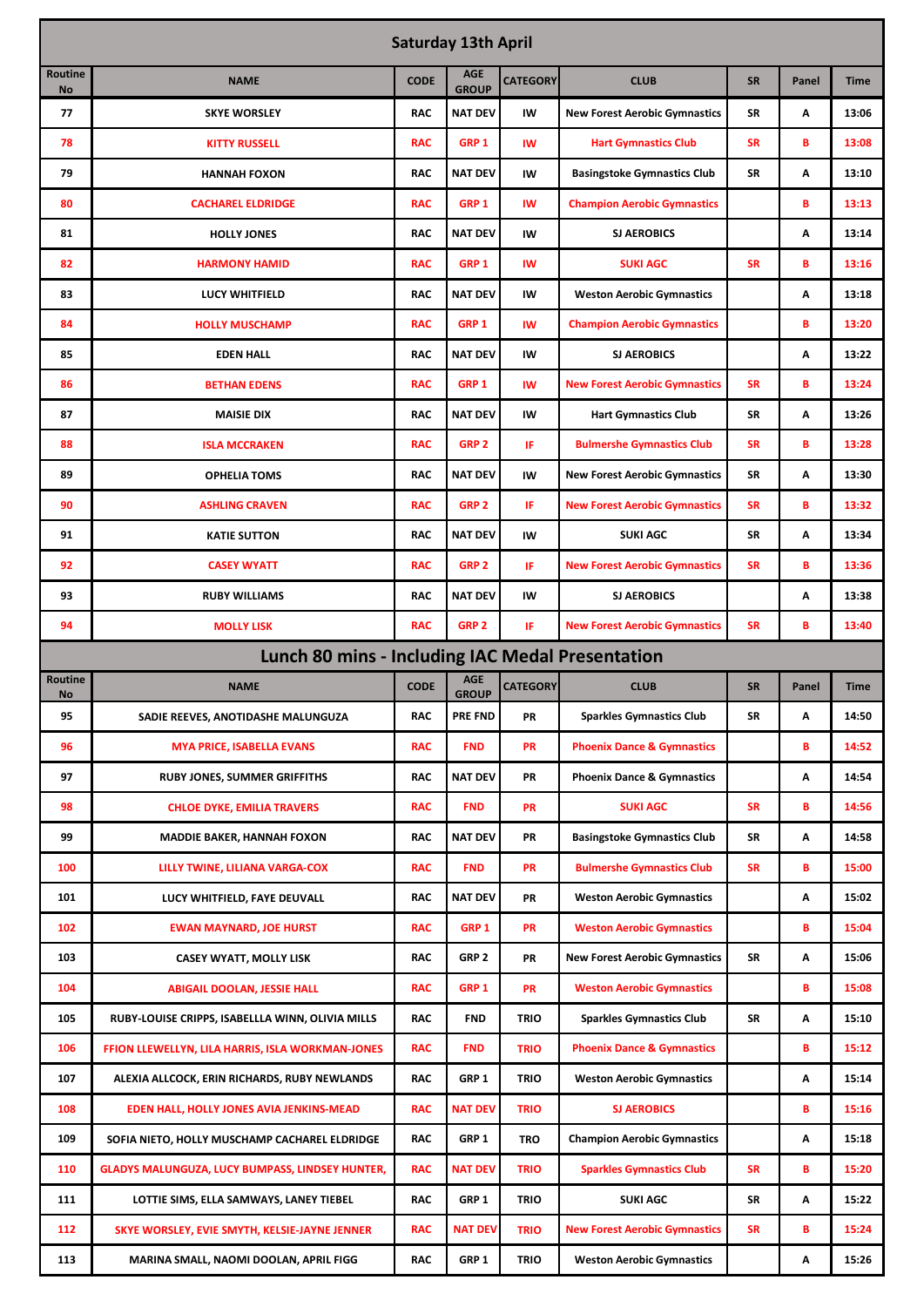| <b>Saturday 13th April</b> |                                                                                  |             |                            |                        |                                       |           |       |             |  |
|----------------------------|----------------------------------------------------------------------------------|-------------|----------------------------|------------------------|---------------------------------------|-----------|-------|-------------|--|
| <b>Routine</b><br>No       | <b>NAME</b>                                                                      | <b>CODE</b> | <b>AGE</b><br><b>GROUP</b> | <b>CATEGORY</b>        | <b>CLUB</b>                           | <b>SR</b> | Panel | <b>Time</b> |  |
| 114                        | LIBBY HADLEY, JUSTINA MAKOETLANE, MOLLY HOBBS                                    | <b>RAC</b>  | <b>NAT DEV</b>             | <b>TRIO</b>            | <b>Weston Aerobic Gymnastics</b>      |           | В     | 15:28       |  |
| 115                        | VICTORIA BEZNOSINSKI, SKYLA HICKEY, NICOLE EWER                                  | <b>RAC</b>  | GRP <sub>1</sub>           | <b>TRIO</b>            | <b>Bulmershe Gymnastics Club</b>      | <b>SR</b> | Α     | 15:30       |  |
| 116                        | JESSICA REDDY, LOWAN DAVIES, HOLLY WILLIAMS                                      | <b>RAC</b>  | <b>NAT DEV</b>             | <b>TRIO</b>            | <b>Phoenix Dance &amp; Gymnastics</b> |           | в     | 15:32       |  |
| 117                        | GLADYS MALUNGUZA, LUCY BUMPASS, LINDSEY HUNTER,<br>ROSIE GOFFORD, SCARLETT BAKER | <b>RAC</b>  | <b>NAT DEV</b>             | <b>GROUP</b>           | <b>Sparkles Gymnastics Club</b>       | <b>SR</b> | Α     | 15:34       |  |
| 118                        | ELIZA FITZGERALD, DURU BILGEN, BETHAN EDENS, SOPHIE<br><b>LITTLE</b>             | <b>RAC</b>  | GRP <sub>1</sub>           | <b>GROUP</b>           | <b>New Forest Aerobic Gymnastics</b>  | <b>SR</b> | Α     | 15:38       |  |
| <b>Break 20 mins</b>       |                                                                                  |             |                            |                        |                                       |           |       |             |  |
| Routine<br><b>No</b>       | <b>NAME</b>                                                                      | <b>CODE</b> | <b>AGE</b><br><b>GROUP</b> | <b>CATEGORY</b>        | <b>CLUB</b>                           | <b>SR</b> | Panel | <b>Time</b> |  |
| 119                        | <b>COLM ROBERTSON</b>                                                            | <b>FND</b>  | <b>FND</b>                 | IM                     | <b>New Forest Aerobic Gymnastics</b>  | SR        | Α     | 16:00       |  |
| 120                        | <b>JACOB DEAN</b>                                                                | <b>NAC</b>  | <b>NAT DEV</b>             | IM                     | <b>Weston Aerobic Gymnastics</b>      |           | В     | 16:02       |  |
| 121                        | <b>IMMIE HAMID</b>                                                               | <b>NAC</b>  | <b>NAT DEV</b>             | IW                     | <b>SUKI AGC</b>                       | <b>SR</b> | А     | 16:04       |  |
| 122                        | <b>JACK PRIDMORE</b>                                                             | <b>NAC</b>  | <b>NAT DEV</b>             | IM                     | <b>Phoenix Dance &amp; Gymnastics</b> |           | в     | 16:06       |  |
| 123                        | <b>KEIRA BUICK</b>                                                               | <b>NAC</b>  | <b>NAT DEV</b>             | IW                     | <b>SUKI AGC</b>                       | <b>SR</b> | Α     | 16:08       |  |
| 214                        | <b>FELIX SMITH</b>                                                               | <b>NAC</b>  | <b>NAT DEV</b>             | IM                     | <b>Basingstoke Gymnastics Club</b>    | <b>SR</b> | B     | 16:10       |  |
| 125                        | <b>SAFFRON HENLEY</b>                                                            | <b>NAC</b>  | <b>NAT DEV</b>             | IW                     | <b>Bulmershe Gymnastics Club</b>      | <b>SR</b> | А     | 16:12       |  |
| 126                        | <b>NIAMH AUSTEN</b>                                                              | <b>FND</b>  | <b>FND</b>                 | IW                     | <b>Weston Aerobic Gymnastics</b>      |           | B     | 16:14       |  |
| 127                        | <b>CLOE TRAVERS</b>                                                              | <b>NAC</b>  | <b>NAT DEV</b>             | IW                     | <b>SUKI AGC</b>                       | <b>SR</b> | Α     | 16:16       |  |
| 128                        | <b>LAURA STONEHAM</b>                                                            | <b>FND</b>  | <b>FND</b>                 | IW                     | <b>Bulmershe Gymnastics Club</b>      | <b>SR</b> | в     | 16:18       |  |
| 129                        | <b>LOLA ROSE BOXLEY</b>                                                          | <b>NAC</b>  | NAT DEV                    | IW                     | <b>Weston Aerobic Gymnastics</b>      |           | А     | 16:20       |  |
| 130                        | <b>LILY WATTS</b>                                                                | <b>FND</b>  | <b>FND</b>                 | <b>IW</b>              | <b>Phoenix Dance &amp; Gymnastics</b> |           | в     | 16:22       |  |
| 131                        | <b>KAREENA MANDER</b>                                                            | <b>NAC</b>  | <b>NAT DEV</b>             | IW                     | <b>Bulmershe Gymnastics Club</b>      | <b>SR</b> | А     | 16:24       |  |
| 132                        | LIDIYA IVANOVA                                                                   | <b>FND</b>  | <b>FND</b>                 | IW                     | <b>Champion Aerobic Gymnastics</b>    |           | в     | 16:26       |  |
| 133                        | <b>TIA WRIGHT</b>                                                                | <b>NAC</b>  | <b>NAT DEV</b>             | IW                     | <b>Heathrow Aerobic Gymnastics</b>    |           | Α     | 16:28       |  |
| 134                        | <b>AYA DRYDEN</b>                                                                | <b>FND</b>  | <b>FND</b>                 | $\mathsf{I}\mathsf{W}$ | <b>New Forest Aerobic Gymnastics</b>  | <b>SR</b> | В     | 16:30       |  |
| 135                        | <b>HOLLY SMITH</b>                                                               | <b>NAC</b>  | <b>NAT DEV</b>             | IW                     | <b>Bulmershe Gymnastics Club</b>      | <b>SR</b> | Α     | 16:32       |  |
| 136                        | <b>NICOLE WONG</b>                                                               | <b>FND</b>  | <b>FND</b>                 | IW                     | <b>Weston Aerobic Gymnastics</b>      |           | В     | 16:34       |  |
| 137                        | <b>ELLA LOUISE PRITCHARD</b>                                                     | <b>NAC</b>  | <b>NAT DEV</b>             | IW                     | <b>Phoenix Dance &amp; Gymnastics</b> |           | Α     | 16:36       |  |
| 138                        | <b>MEGAN HARVEY</b>                                                              | <b>FND</b>  | <b>FND</b>                 | IW                     | <b>Weston Aerobic Gymnastics</b>      |           | В     | 16:38       |  |
| 139                        | <b>HANNAH ASHDOWN</b>                                                            | <b>NAC</b>  | <b>NAT DEV</b>             | IW                     | <b>Bulmershe Gymnastics Club</b>      | <b>SR</b> | Α     | 16:40       |  |
| 140                        | <b>NIAMH REYNOLDS</b>                                                            | <b>FND</b>  | <b>FND</b>                 | <b>IW</b>              | <b>Phoenix Dance &amp; Gymnastics</b> |           | В     | 16:42       |  |
| 141                        | <b>VERITY BARRIBAL</b>                                                           | <b>NAC</b>  | <b>NAT DEV</b>             | IW                     | <b>Basingstoke Gymnastics Club</b>    | <b>SR</b> | Α     | 16:44       |  |
| 142                        | <b>GRACE ECCLES</b>                                                              | <b>FND</b>  | <b>FND</b>                 | IW                     | <b>LK Aerobic Gymnastics</b>          |           | В     | 16:46       |  |
| 143                        | <b>AMELIA THYNNE</b>                                                             | <b>NAC</b>  | <b>NAT DEV</b>             | IW                     | <b>Basingstoke Gymnastics Club</b>    | SR        | Α     | 16:48       |  |
| 144                        | <b>LOTTIE JANES</b>                                                              | <b>FND</b>  | <b>FND</b>                 | IW                     | <b>Weston Aerobic Gymnastics</b>      |           | В     | 16:50       |  |
| 145                        | <b>AMIEE DALGLEISH</b>                                                           | <b>NAC</b>  | <b>NAT DEV</b>             | IW                     | <b>SUKI AGC</b>                       | SR        | Α     | 16:52       |  |
| 146                        | <b>MARIA WONG</b>                                                                | <b>FND</b>  | <b>FND</b>                 | IW                     | <b>Weston Aerobic Gymnastics</b>      |           | В     | 16:54       |  |
| 147                        | <b>NATALIE PIENIO</b>                                                            | <b>NAC</b>  | <b>NAT DEV</b>             | IW                     | <b>Champion Aerobic Gymnastics</b>    |           | Α     | 16:56       |  |
| 148                        | <b>ALESSIA POLLEDRI</b>                                                          | <b>FND</b>  | <b>FND</b>                 | IW                     | <b>Phoenix Dance &amp; Gymnastics</b> |           | В     | 16:58       |  |
| 149                        | HANNAH ASHDOWN, HOLLY SMITH                                                      | <b>NAC</b>  | NAT DEV                    | PR                     | <b>Bulmershe Gymnastics Club</b>      | <b>SR</b> | Α     | 17:00       |  |
| 150                        | <b>SOPHIE EMMETT</b>                                                             | <b>FND</b>  | <b>FND</b>                 | IW                     | <b>SUKI AGC</b>                       | <b>SR</b> | В     | 17:02       |  |